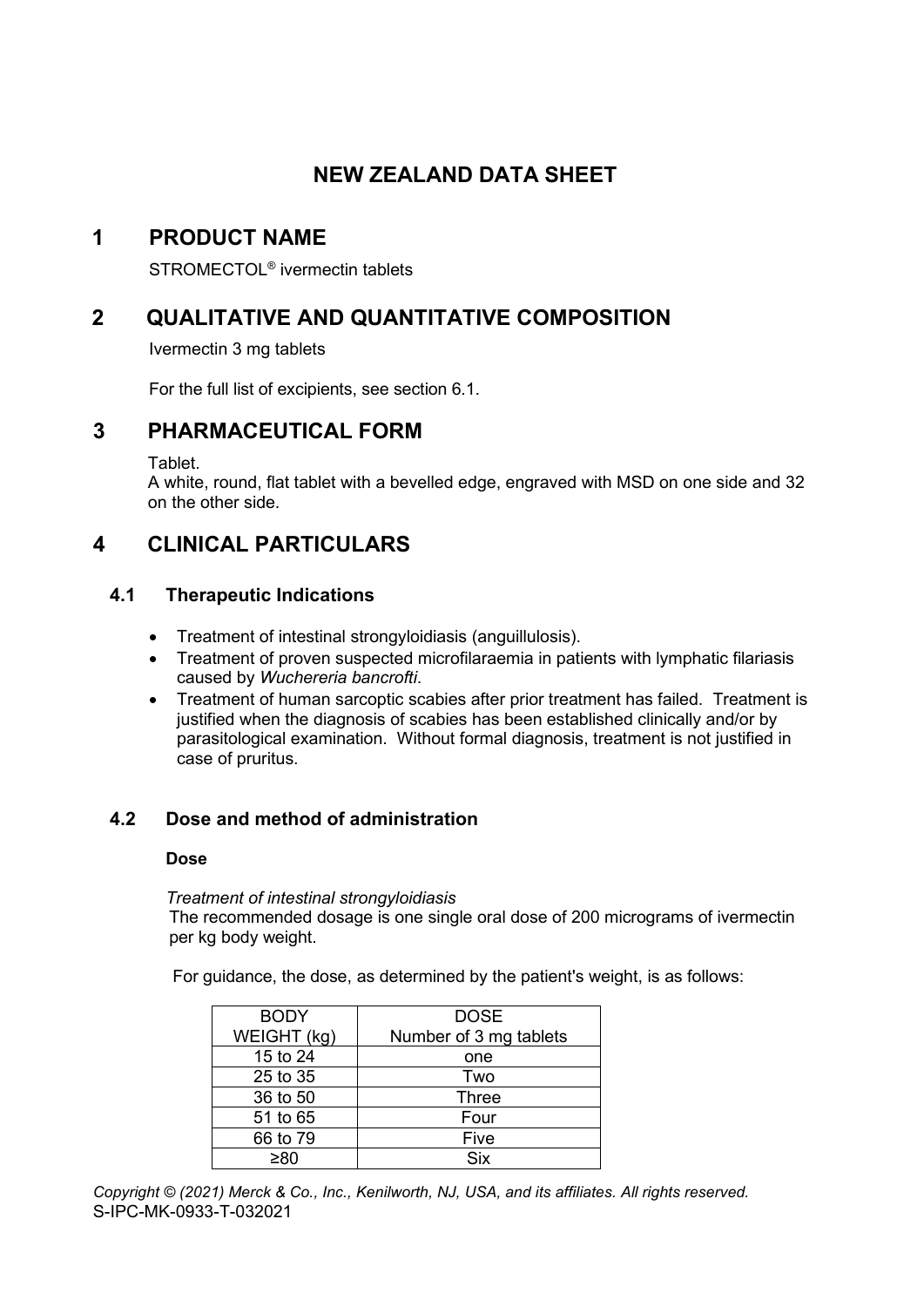### *Treatment of microfilaraemia caused by Wuchereria bancrofti*

The recommended dosage for mass distribution for the treatment of microfilaraemia caused by *Wuchereria bancrofti* is a single oral dose once every 6 months designed to provide approximately 150 to 200 µg/kg of body weight.

In endemic areas where treatment can only be administered once every 12 months, the recommended dosage is 300 to 400 µg/kg of body weight to maintain adequate suppression of microfilaraemia in treated patients.

For guidance, the dose, as determined by the patient's weight, is as follows:

| <b>BODY</b><br>WEIGHT(kg) | DOSE when given once every 6<br>months | DOSE when given once every 12<br>months |
|---------------------------|----------------------------------------|-----------------------------------------|
|                           | Number of 3 mg tablets                 | Number of 3 mg tablets                  |
| 15 to 25                  | One                                    | two                                     |
| 26 to 44                  | Two                                    | four                                    |
| 45 to 64                  | Three                                  | six                                     |
| 65 to 84                  | Four                                   | eight                                   |

Alternatively and if no scales are available, the dose of ivermectin for use in mass chemotherapy campaigns may be determined by the patient's height as follows:

| HEIGHT (cm) | DOSE when given once every<br>6 months<br>Number of 3 mg tablets | DOSE when given once every<br>12 months<br>Number of 3 mg tablets |
|-------------|------------------------------------------------------------------|-------------------------------------------------------------------|
| 90 to 119   | One                                                              | two                                                               |
| 120 to 140  | Two                                                              | four                                                              |
| 141 to 158  | Three                                                            | <b>SIX</b>                                                        |
| >158        | Four                                                             | eight                                                             |

*Treatment of human sarcoptic scabies*

The recommended dosage is a single oral dose to provide ivermectin 200 µg/kg of body weight.

Common scabies:

Recovery will be considered as definite only after 4 weeks of treatment. Persistence of pruritus or scraping lesions does not justify a second treatment before this date.

Administration of a second dose within 2 weeks after the initial dose should only be considered:

- (a) when new specific lesions occur
- (b) when the parasitologic examination is positive at this date.

Profuse and crusting scabies:

In these heavily infected forms, a second dose within 8 to 15 days of ivermectin and/or concomitant topical therapy may be necessary to obtain recovery.

For all indications, safety in paediatric patients weighing less than 15 kg of body weight has not been established.

## **Method of administration**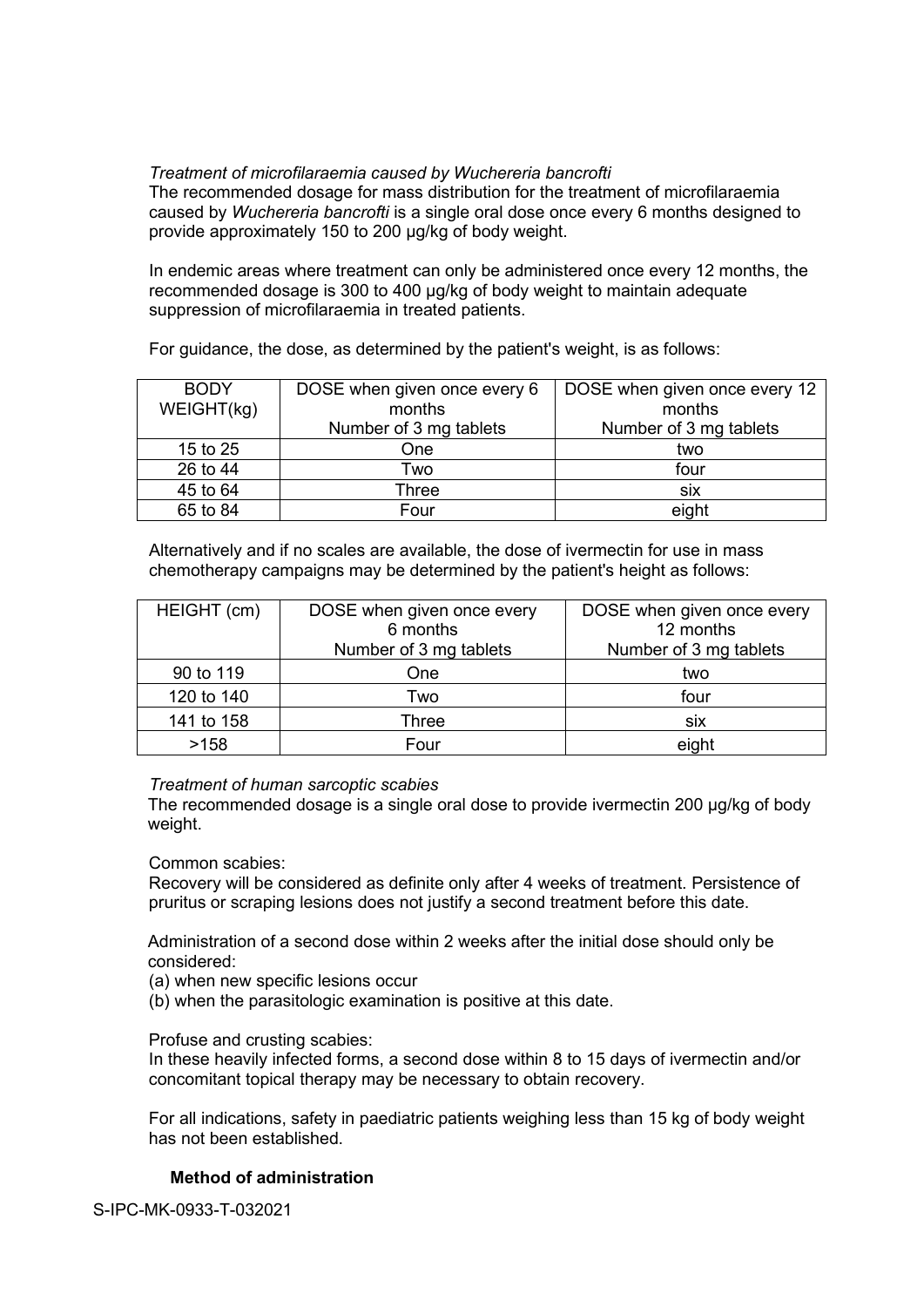Oral route.

In children less than 6 years of age, tablets should be crushed before swallowing.

Treatment is one single oral dose taken with water on an empty stomach.

The dose may be taken at any time of the day, but no food should be taken within two hours before or after administration, as the influence of food on absorption is unknown. (See section 4.9 and 5.2.)

### **4.3 Contraindications**

Hypersensitivity to the active substance or to any of the excipients listed in section 6.1.

### **4.4 Special warnings and precautions for use**

Efficacy and dosing regimen of ivermectin in immunocompromised patients being treated for intestinal strongyloidiasis have not been established by adequate clinical studies. There have been reported cases which show the persistence of infestation following a single dose of ivermectin particularly in these types of patients.

Ivermectin is not a prophylactic therapy of infection with filariae or anguillulosis; there are no data available demonstrating the efficacy of ivermectin either for killing or preventing the maturation of infective larvae in humans.

Ivermectin has not been shown to have any activity against the adult worm of any species of Filariae.

Ivermectin has not been shown to have any beneficial effect on tropical pulmonary eosinophilia syndrome on lymphadenitis or lymphangitis observed in case of infection with filariae.

Following administration of ivermectin, the intensity and severity of adverse experiences are probably related to the pre-treatment microfilarial density particularly in the blood. In patients co-infected with *Loa loa*, microfilarial density, particularly in the blood, is most often high which predisposes the treated patients to an increased risk in the occurrence of serious adverse experiences.

CNS adverse experiences (encephalopathies) have been rarely reported in patients treated with ivermectin and co-infected by a high number of microfilariae of *Loa loa*. Consequently, in *Loa loa* endemic areas, special measures should be taken before any treatment with ivermectin (see section 4.8).

Neurological toxicity, including depressed level of consciousness and coma, has also been reported in patients with the use of ivermectin in the absence of *Loa loa* infection. These events have generally resolved with supportive care and the discontinuation of ivermectin. (See Section 4.9.)

Concomitant treatment with diethylcarbamazine citrate (DEC) and ivermectin in mass chemotherapy campaigns for filariasis caused by *Wuchereria bancrofti* in Africa is not recommended. Co-infection with other microfilariae, such as *Loa loa* may result in high microfilaraemia in patients infected.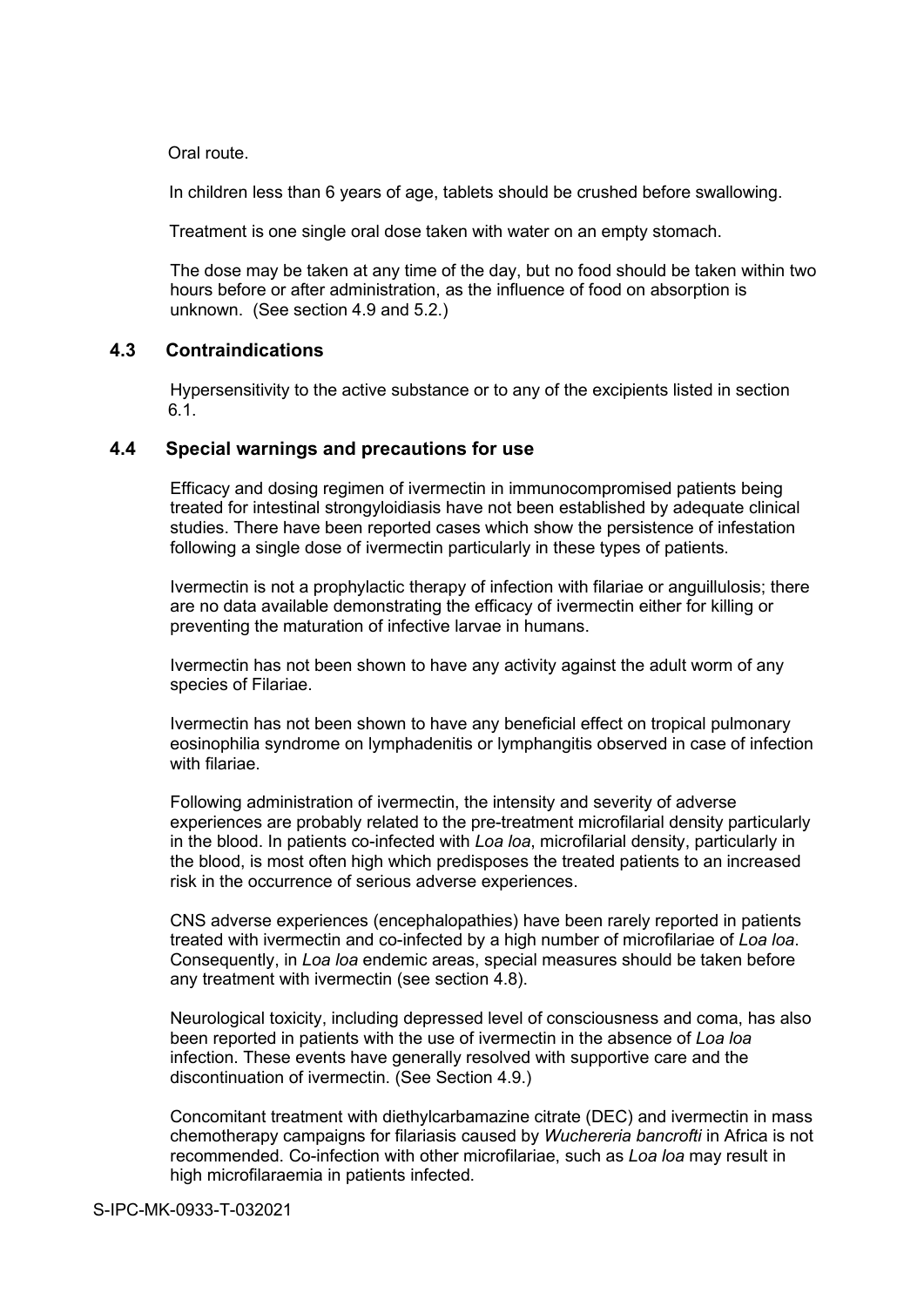Systemic exposure to DEC in such patients may result in the occurrence of serious side effects related to the rapid and effective microfilaricidal effects of this drug. Following administration of drugs with a rapid microfilaricidal action such as DEC in patients with onchocerciasis, cutaneous and/or systemic reactions of varying severity (the Mazzotti reaction) and ophthalmological reactions have been reported.

These reactions are probably due to inflammatory responses to degradation products released following the death of microfilariae.

Patients treated with ivermectin for onchocerciasis may also experience these reactions when treated for the first time. After treatment with a microfilaricidal drug, patients with hyper-reactive onchodermatitis or "Sowda" (observed particularly in Yemen) may be more likely than others to experience severe cutaneous adverse reactions (oedema and aggravation of onchodermatitis).

#### Paediatric Population

Safety in paediatric patients weighing less than 15 kg of body weight has not been established.

#### **4.5 Interactions with other medicines and other forms of interaction**

Very rarely, post-marketing reports of increased INR (International Normalised Ratio) have been reported when ivermectin was co-administered with warfarin.

#### **4.6 Fertility, pregnancy and lactation**

#### Pregnancy

STROMECTOL should not be used in pregnancy as safety in pregnancy has not been established.

Data on a limited number (approximately 300) of exposed pregnancies in mass treatment campaigns for onchocerciasis, indicate no adverse effects, like congenital anomalies, spontaneous abortions, foetal deaths/stillbirths and infant mortalities, after ivermectin use in the first trimester. To date, no other epidemiological data are available.

Animal studies have shown reproductive toxicity (see section 5.3); however, the potential risk for humans is unknown.

Ivermectin should only be used when strictly indicated.

#### Lactation

Less than 2% of the administered dose of ivermectin appeared in breast milk.

Safety in newborn infants has not been established; therefore, the drug should be given to nursing mothers only if the benefit to the mother outweighs the potential risk to the breast-fed infant, and treatment of mothers who intend to breast feed their infants should be delayed until 1 week after birth of the child.

#### **4.7 Effects on ability to drive and use machines**

It is not known if ivermectin has an influence on the ability to drive and use machines.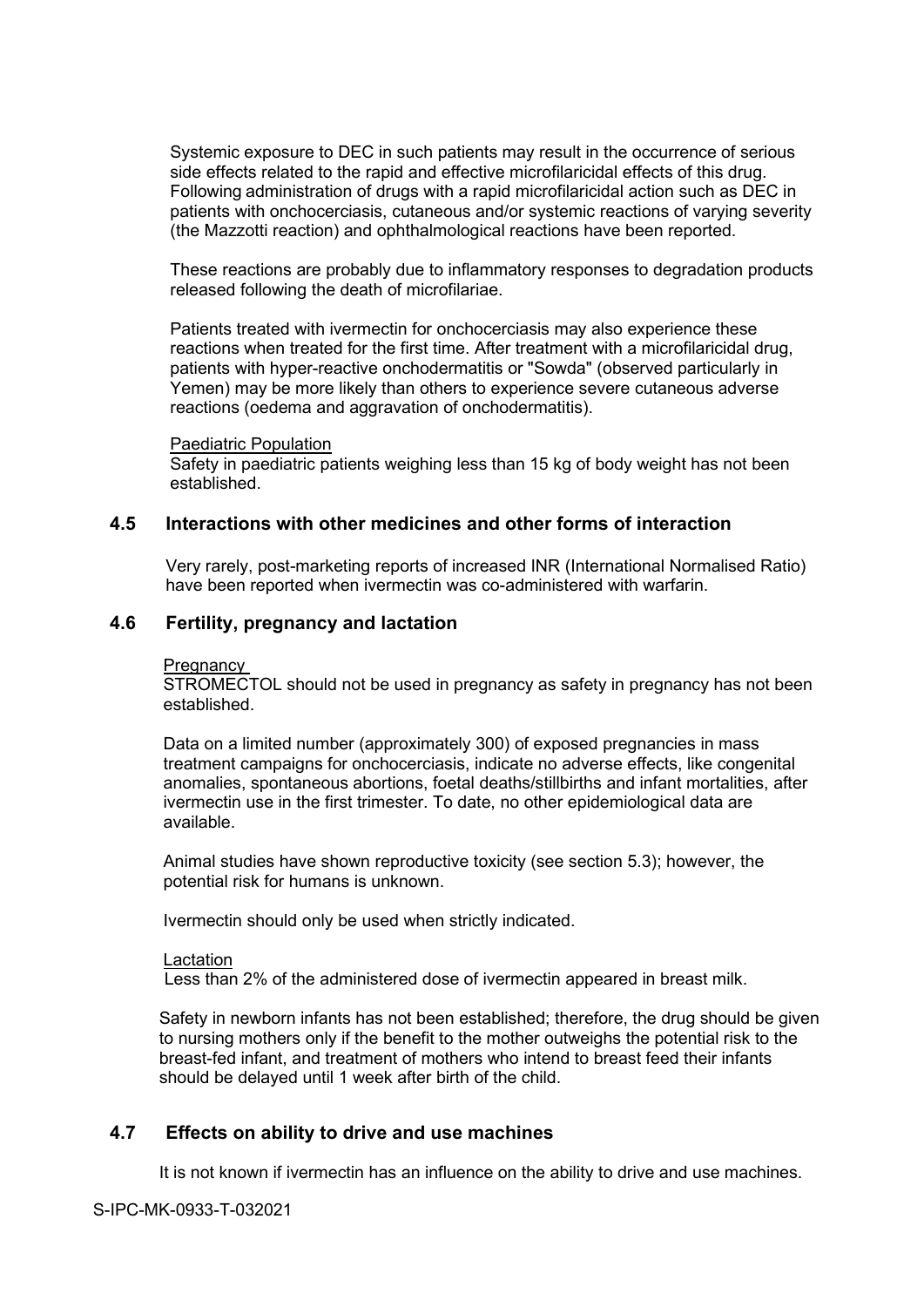Possible side effects such as dizziness, somnolence, vertigo and tremor may affect some patients' ability to drive or operate machinery (see section 4.8).

#### **4.8 Undesirable effects**

Side effects are related to the microfilarial density and most of them are mild and transient in nature but the incidence and severity may be higher in patients infected with more than one parasite, as in the case of infection with *Loa loa*.

Rarely, patients who are also heavily infected with *Loa loa* may develop a serious or even fatal encephalopathy following treatment with ivermectin. In these patients, the following adverse experiences have also been reported: pain (including neck and back pain), red eye, conjunctival haemorrhage, dyspnoea, urinary and/or faecal incontinence, difficulty in standing/walking, mental status changes, confusion, lethargy, stupor, seizures, or coma (see section 4.4).

In the treatment of strongyloidiasis, the following side effects have been reported after ivermectin therapy: asthenia, abdominal pain, anorexia, constipation, diarrhoea, nausea, vomiting, dizziness, somnolence, vertigo, tremor, transient eosinophilia, leukopaenia/anaemia and increase in ALT/alkaline phosphatases.

In the treatment of filariasis caused by *Wuchereria bancrofti*, the intensity of the side effects does not seem to be dose-related but is related to the blood microfilarial density. The following have been reported: fever, headache, asthenia, feeling of weakness, myalgia, arthralgia, body pain, digestive disorders such as anorexia, nausea, abdominal and epigastric pain, cough, feeling of respiratory discomfort, sore throat, postural hypotension, chills, vertigo, diaphoresis, testicular pain or feeling of discomfort.

Following treatment of patients infected with *Onchocerca volvulus* with ivermectin, the following hypersensitivity reactions may occur due to the death of microfilariae: these are symptoms of Mazzotti type reactions: pruritus, frank urticarial rash, conjunctivitis, arthralgia, myalgia (including abdominal myalgia), fever, oedema, lymphadenitis, lymphadenopathies, nausea, vomiting, diarrhoea, orthostatic hypotension, vertigo, tachycardia, asthenia, headache. These reactions have been rarely severe. Some cases of worsening of bronchial asthma have been reported.

In these patients, abnormal sensation in eyes, eyelid oedema, anterior uveitis, conjunctivitis, limbitis, keratitis and chorioretinitis or chorioditis, have also been described. These reactions can occur due to the disease itself, but have occasionally been reported after therapy. These have rarely been severe and have generally resolved without corticosteroid treatment.

Transient hypereosinophilia, liver function abnormalities and haematuria have been reported.

Cases of ascaris expulsion of adult worms have been described following administration of ivermectin.

In patients with scabies, transient exacerbation of pruritus may be noted at the beginning of treatment.

#### Post Marketing Experience

*Onchocerciasis*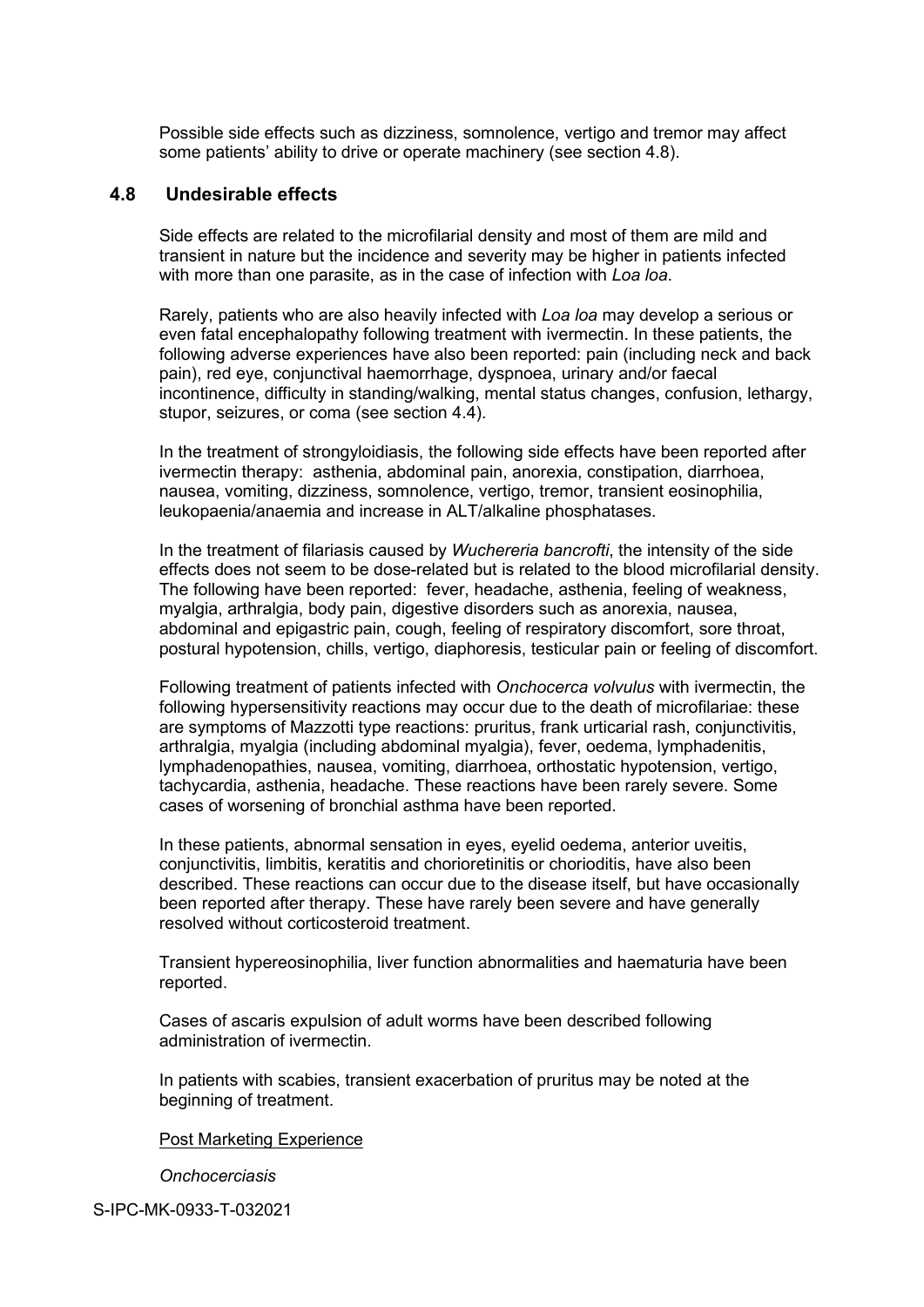#### Conjunctival haemorrhage

#### *All indications*

Very rarely, hypotension (mainly orthostatic hypotension), worsening of bronchial asthma, toxic epidermal necrolysis, Stevens-Johnson syndrome, seizures, hepatitis, elevation of liver enzymes, and elevation of bilirubin.

Neurological toxicity including depressed level of consciousness and coma (see section 4.4).

#### **Reporting suspected adverse effects**

Reporting suspected adverse reactions after authorisation of the medicine is important. It allows continued monitoring of the benefit/risk balance of the medicine. Healthcare professionals are asked to report any suspected adverse reactions at https:nzphvc.otago.ac.nz/reporting/.

### **4.9 Overdose**

It is important to adhere to recommended dosages. Cases of depressed levels of consciousness and coma have been reported with overdosage of ivermectin.

In accidental intoxication with unknown quantities of veterinary formulations of ivermectin in humans, either by ingestion, injection, exposure to body surfaces, the following symptoms have been reported: rash, contact dermatitis, oedema, headache, vertigo, asthenia, nausea, vomiting, diarrhoea and abdominal pain. Other adverse effects that have been reported include: seizures, ataxia, dyspnoea, paresthesia, and urticaria.

Management in case of accidental poisoning:

• symptomatic treatment and supervision in specialised care unit with fluid replacement and hypertensive treatment if necessary. Although there are no data available, it seems advisable to avoid the use of GABA agonists in the treatment of accidental intoxications due to ivermectin.

In a study in which healthy volunteers were orally administered up to 2000 mcg/kg ivermectin in a fasted state or up to 600 mcg/kg ivermectin following a high-fat (48.6 g of fat) meal, there were no indications of central nervous system toxicity observed at any dose irrespective of food intake. (see section 5.2.)

 For advice on the management of overdose please contact the National Poisons Centre on 0800 POISON (0800 764766).

## **5 PHARMACOLOGICAL PROPERTIES**

#### **5.1 Pharmacodynamic properties**

Pharmacotherapeutic group: ATC code: P02CF01

**Anthelmintic.** 

Ivermectin is derived from the avermectins, that are isolated from fermentation of *Streptomyces avermitilis*. It binds selectively and with high affinity to glutamate-gated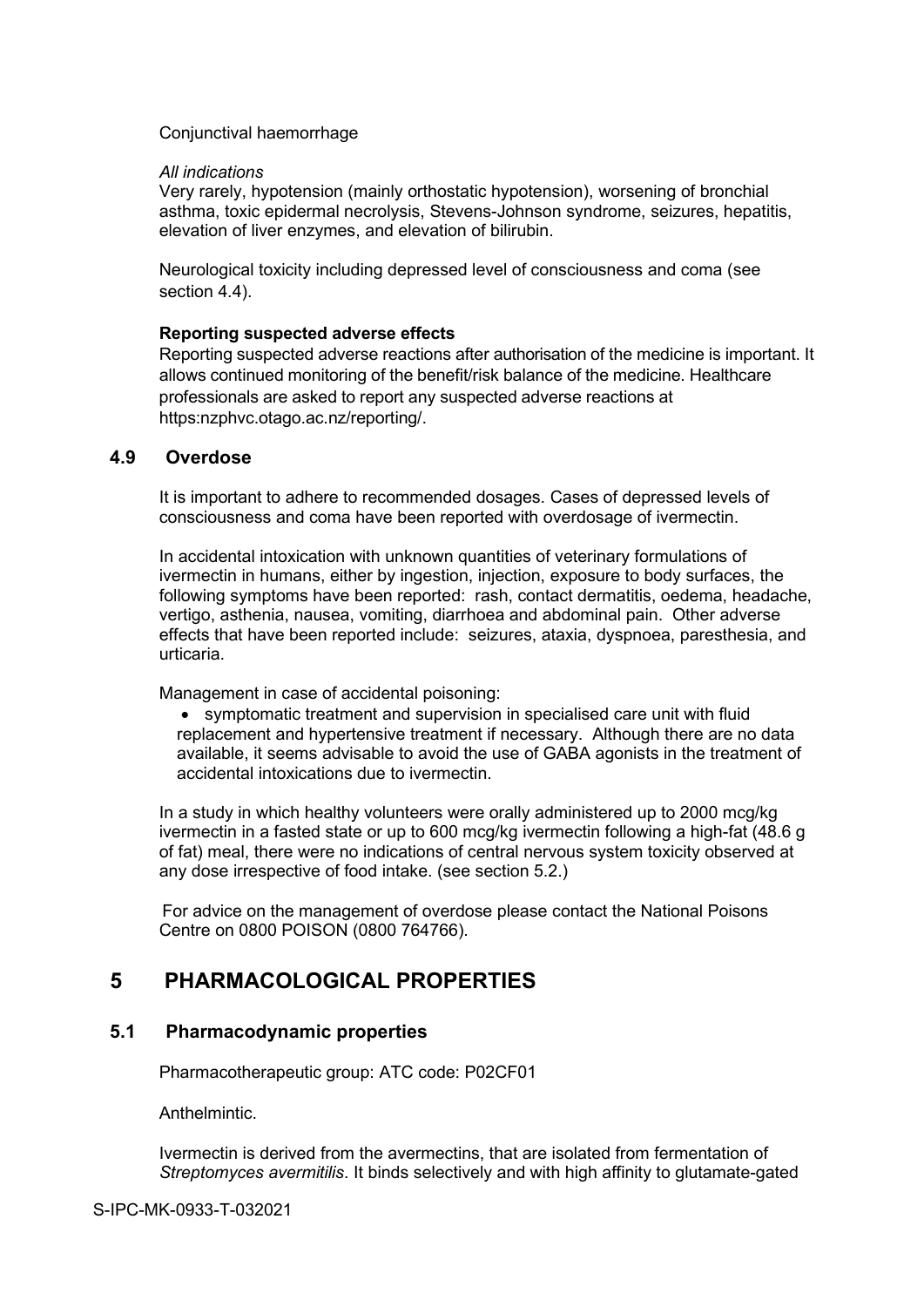chloride ion channels which occur in invertebrate nerve and muscle cells. This leads to an increase in the permeability of the cell membrane to chloride ions with hyperpolarisation of the nerve or muscle cell, resulting in paralysis and death of the parasite.

Ivermectin interacts also with other ligand-gated chloride channels, such as those gated by the neurotransmitter gamma-aminobutyric acid (GABA).

Mammals do not have glutamate-gated chloride channels. The avermectins have a low affinity for mammalian ligand-gated chloride channels. They do not readily cross the blood-brain barrier in humans.

Clinical studies in patients with microfilaraemia caused by *Wuchereria bancrofti* conducted in Africa, Asia, South America, the Caribbean and Polynesia demonstrated that a single oral dose of at least 100 µg/kg ivermectin resulted in reduction of microfilaraemia to below 1% of the pre-treatment value in the week following administration. These studies showed that the treatment effect was dose-dependent in both the extent and the duration.

The use of ivermectin in mass treatment of populations for the treatment of microfilaraemia in man, the unique host for *Wuchereria bancrofti*, may be useful to decrease the transmission of *Wuchereria bancrofti* by vector insects, thus interrupting the infectious cycle of the disease.

Treatment with a single dose of 200 µg/kg ivermectin has been shown to be effective and well-tolerated in patients with a normal immunity and for whom infestation by *Strongyloides stercoralis* is limited to the digestive tract.

#### **Chemistry**

Ivermectin tablets contain a mixture of at least  $90\%$  22,23-dihydroavermectin  $B_{1a}$  and 10% or less of 22,23-dihydroavermectin  $B_{1b}$ .

The structural and empirical molecular formulas are indicated below.



Component  $B_{10}$ ,  $R = C_2H_5$ 

| <b>Molecular Formula:</b> | $H_2B_{1a}$ $C_{48}H_{74}O_{14}$ (R = C2H5)<br>$H_2B_{1b}$ $C_{47}H_{72}O_{14}$ $(R = CH3)$ |
|---------------------------|---------------------------------------------------------------------------------------------|
| Molecular Weight:         | $H_2B_{1a}$ 875.10 (R = C2H5)<br>$H_2B_{1b}$ 861.07 (R = CH3)                               |
| S-IPC-MK-0933-T-032021    |                                                                                             |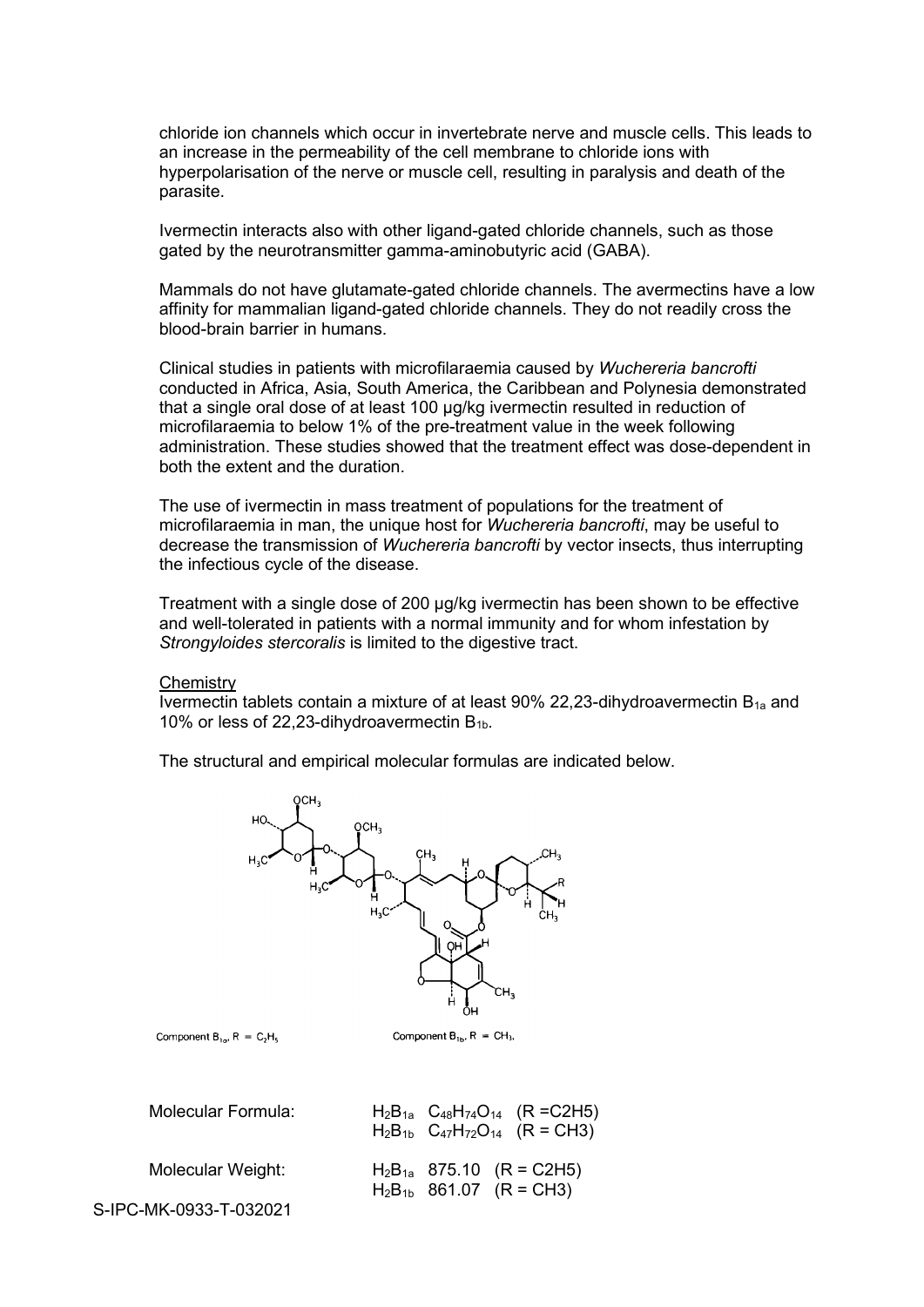Bulk ivermectin contains a minimum of 90% of the compound wherein the R group (see structure) is ethyl and 10% or less of the compound in which R is methyl.

Ivermectin is a white to yellowish-white, nonhygroscopic, crystalline powder which is practically insoluble in water, freely soluble in methanol and soluble in 95% ethanol.

### **5.2 Pharmacokinetic properties**

With 12 mg single oral doses of STROMECTOL administered as tablets, the mean peak plasma concentration of the major component (H2B<sub>1a</sub>) was 46.6 ( $\pm$  21.9) ng/mL at approximately 4 hours after dosing.

Plasma concentration increases with increasing dose in a manner approximately proportional to the dose. Ivermectin is metabolised in humans, and ivermectin and/or its metabolites are excreted almost exclusively in the faeces over an estimated 12 hours with less than 1% of the administered dose being excreted in the urine. The plasma half-life of ivermectin in man is about 12 hours and that of the metabolites is about 3 days.

*In vitro* studies have shown that ivermectin is primarily metabolised by CYP3A4. Preclinical studies suggest that ivermectin has limited potential to inhibit CYP3A4 at clinical doses and no potential to inhibit other CYP enzymes (2D6, 2C9, 1A2, and 2E1).

A multiple-dose (30 to 120 mg [333 to 2000 mcg/kg]) clinical safety study has been conducted to assess the safety and pharmacokinetic properties of ivermectin in healthy volunteers. Subjects received oral doses of 30 to 120 mg (333 to 2000 mcg/kg) ivermectin in a fasted state or 30 mg (333 to 600 mcg/kg) ivermectin following a standard high-fat (48.6 g of fat) meal. Administration of 30 mg ivermectin following a high-fat meal resulted in an approximate 2.5-fold increase in bioavailability relative to administration of 30 mg ivermectin in the fasted state. However, there were no indications of central nervous system toxicity associated with either regimen. (See section 4.9.)

## **5.3 Preclinical safety data**

Single dose toxicity studies revealed central nervous toxicity evidenced by mydriasis, tremors, and ataxia at high doses in several animal species (mice, rats, and dogs) and emesis and mydriasis (monkeys). After administration of repeated doses of ivermectin close to or equal to maternotoxic doses, foetal abnormalities (cleft palates) have been observed in several animal species (mice, rats, rabbits). From these studies, it is difficult to assess the risk of a single low dose. *In vitro* ivermectin was not genotoxic, however *in vivo* genotoxicity and carcinogenicity data are lacking.

## **6 PHARMACEUTICAL PARTICULARS**

#### **6.1 List of excipients**

Microcrystalline cellulose, pregelatinised corn starch, butylated hydroxyanisole, citric acid, magnesium stearate.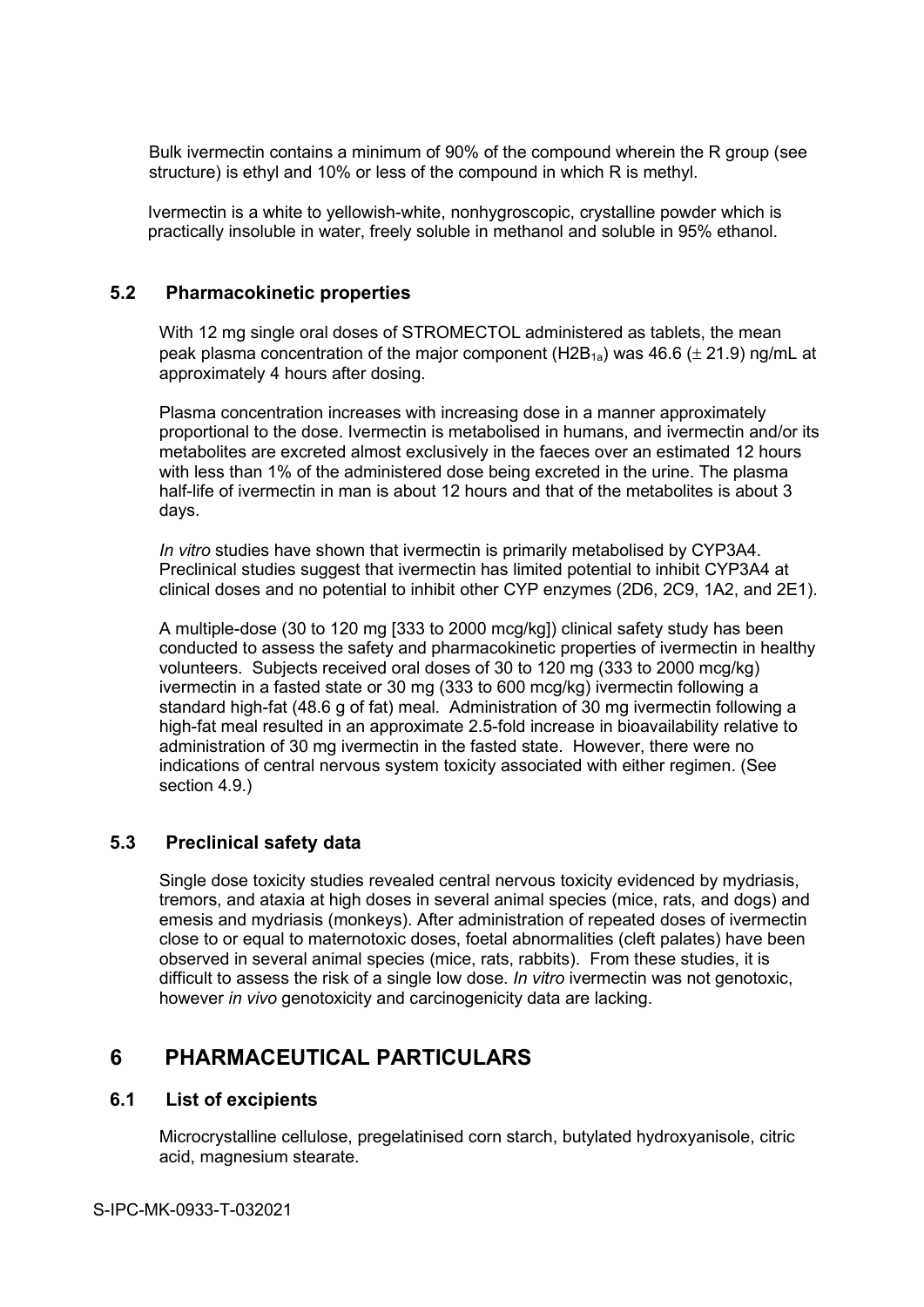## **6.2 Incompatibilities**

Not applicable.

## **6.3 Shelf life**

24 months

## **6.4 Special precautions for storage**

Store below 30°C.

## **6.5 Nature and contents of container**

The tablets are packaged in aluminium foil blister packs in cardboard cartons. Pack size: 4 and 20\* tablets. \* Pack size not available.

## **6.6 Special precautions for disposal**

No special requirements.

Any unused medicine or waste material should be disposed of in accordance with local requirements.

# **7 MEDICINE SCHEDULE**

Prescription Medicine

## **8 SPONSOR**

Merck Sharp & Dohme (NZ) Ltd P O Box 99851 Newmarket Auckland NEW ZEALAND Tel: 0800 500 673

# **9 DATE OF FIRST APPROVAL**

18 August 2005

## **10 DATE OF REVISION OF THE TEXT**

17 May 2021

## **SUMMARY TABLE OF CHANGES**